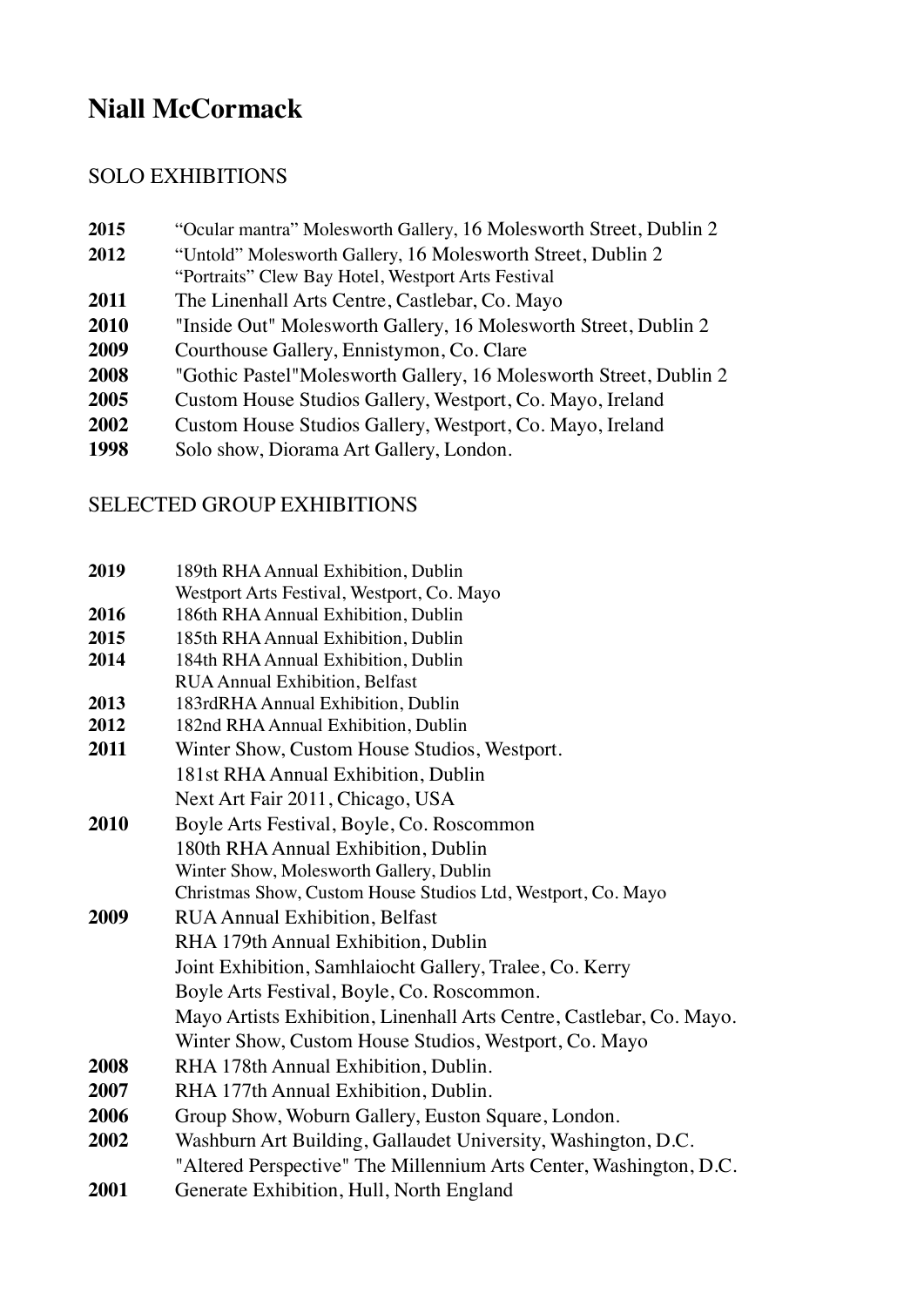|      | Deaf Eyes Exhibition, Media Centre, Islington, London.             |
|------|--------------------------------------------------------------------|
| 2000 | TraninArt 2000 Exhibition, Trani, Italy                            |
| 1999 | Diorama Artists Group show, Diorama Art Gallery, London.           |
|      | Christmas Show, Kevin Kavanagh Gallery, Dublin.                    |
| 1998 | Group Show - 'New Still Life' Jo Rain Gallery, Dublin.             |
|      | Deaf Arts Now! exhibition, Stockholm, Sweden.                      |
| 1997 | Multimedia project - CD ROM production by five deaf artists at the |
|      | Photographers' Gallery, London.                                    |
| 1995 | Deaf Expression Exhibition, St.John's College, Cambridge.          |

#### EDUCATION

#### **Royal Hibernian Academy, Dublin**

Masterclass in Oil Painting Technique Masterclass in Portrait Painting **Birkbeck College, University of London.** Diploma in Arts Management **National College of Art and Design, Dublin.** studied Fine Art - Painting. NCAD Diploma in Painting BA (Hons) in Fine Art **Dun Laoghaire School of Art and Design, Dublin.** studied Art and Design Foundation Course. Certificate in Visual Education.

COLLECTIONS Westport Town Council Mayo County Council DeafHear, Dublin University of Limerick Gallaudet University, Washington DC See Hear, BBC, London, England private collections in Ireland and abroad.

PUBLICATIONS **Dictionary of Living Irish Artists**, by Robert O'Byrne, Plurabelle Publishers, 2010